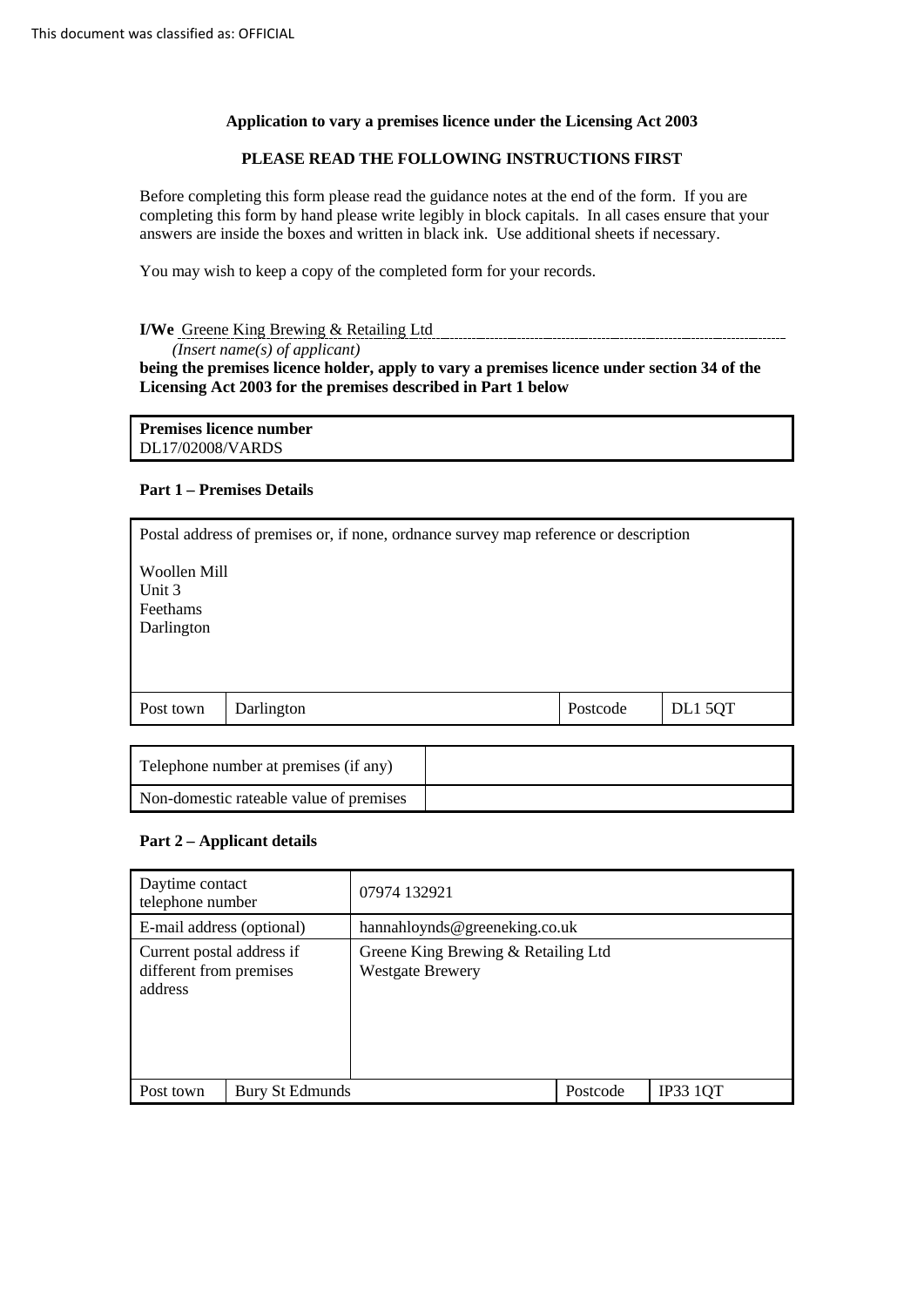### **Part 3 - Variation**

| Please tick as appropriate                                             |                 |    |
|------------------------------------------------------------------------|-----------------|----|
| Do you want the proposed variation to have effect as soon as possible? | $\boxtimes$ Yes | Nο |

If not, from what date do you want the variation to take effect?  $\overline{DD}$  MM YYYY

| DD. |  |  |  |  |  |  |
|-----|--|--|--|--|--|--|
|     |  |  |  |  |  |  |

levy? (Please see guidance note 1)  $\Box$  Yes  $\boxtimes$  No Do you want the proposed variation to have effect in relation to the introduction of the late night levy? (Please see guidance note 1)  $\Box$  Yes  $\Box$  No

Please describe briefly the nature of the proposed variation (Please see guidance note 2)

To vary the sale of alcohol from 08:00am daily.

 expected to attend the premises at any one time, please state the If your proposed variation would mean that 5,000 or more people are number expected to attend: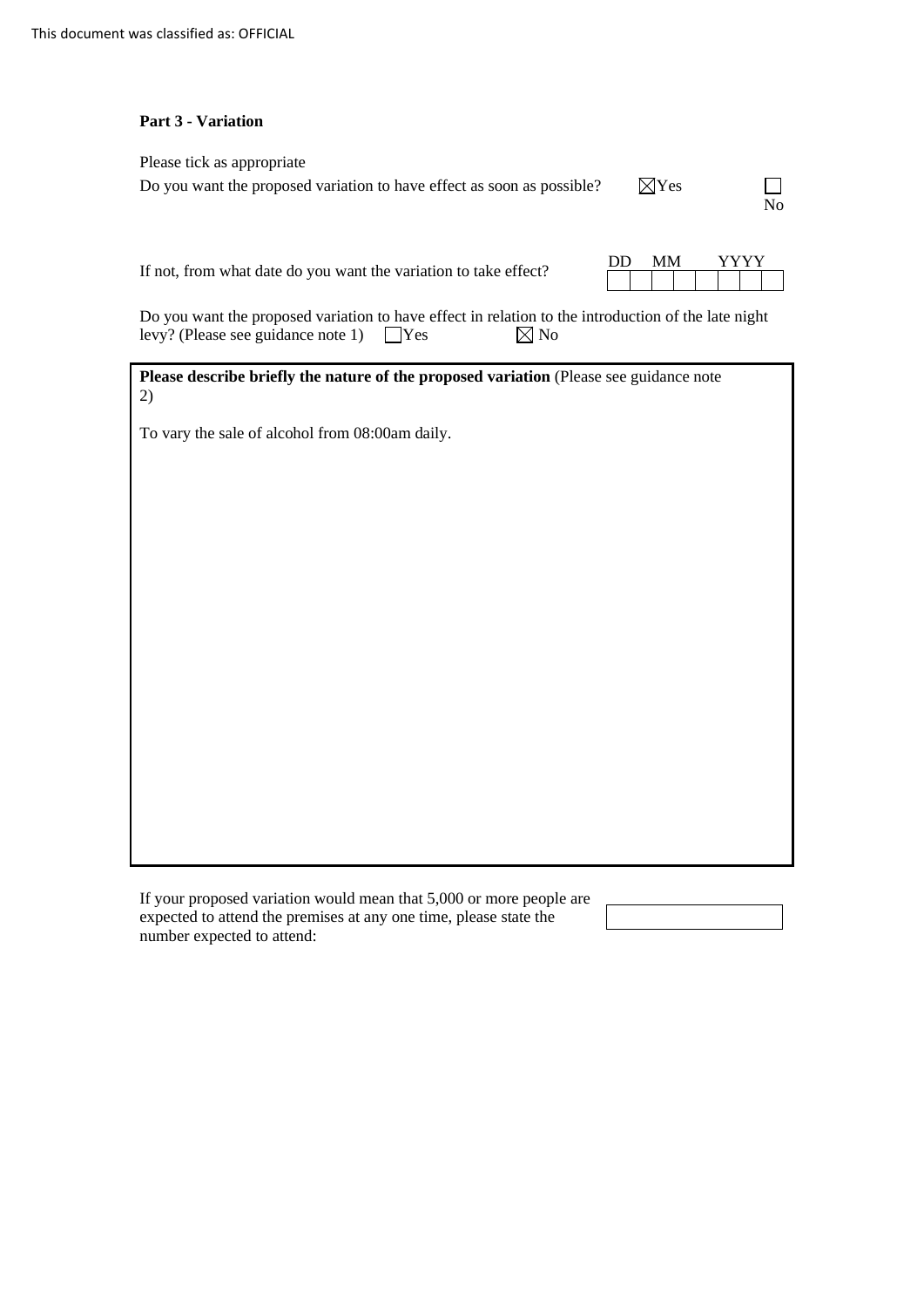### **Part 4 Operating Schedule**

 Please complete those parts of the Operating Schedule below which would be subject to change if this application to vary is successful.

## **Provision of regulated entertainment (Please see guidance note 3) Please tick all that apply**

| a) | plays (if ticking yes, fill in box A)                                                                         |  |
|----|---------------------------------------------------------------------------------------------------------------|--|
| b) | films (if ticking yes, fill in box B)                                                                         |  |
| C) | indoor sporting events (if ticking yes, fill in box C)                                                        |  |
| d) | boxing or wrestling entertainment (if ticking yes, fill in box D)                                             |  |
| e) | live music (if ticking yes, fill in box E)                                                                    |  |
| f) | recorded music (if ticking yes, fill in box F)                                                                |  |
| g) | performances of dance (if ticking yes, fill in box G)                                                         |  |
| h) | anything of a similar description to that falling within (e), (f) or $(g)$<br>(if ticking yes, fill in box H) |  |

| <b>Provision of late night refreshment</b> (if ticking yes, fill in box I) |     |
|----------------------------------------------------------------------------|-----|
| <b>Supply of alcohol</b> (if ticking yes, fill in box J)                   | ΙXι |
| In all cases complete boxes K, L and M                                     |     |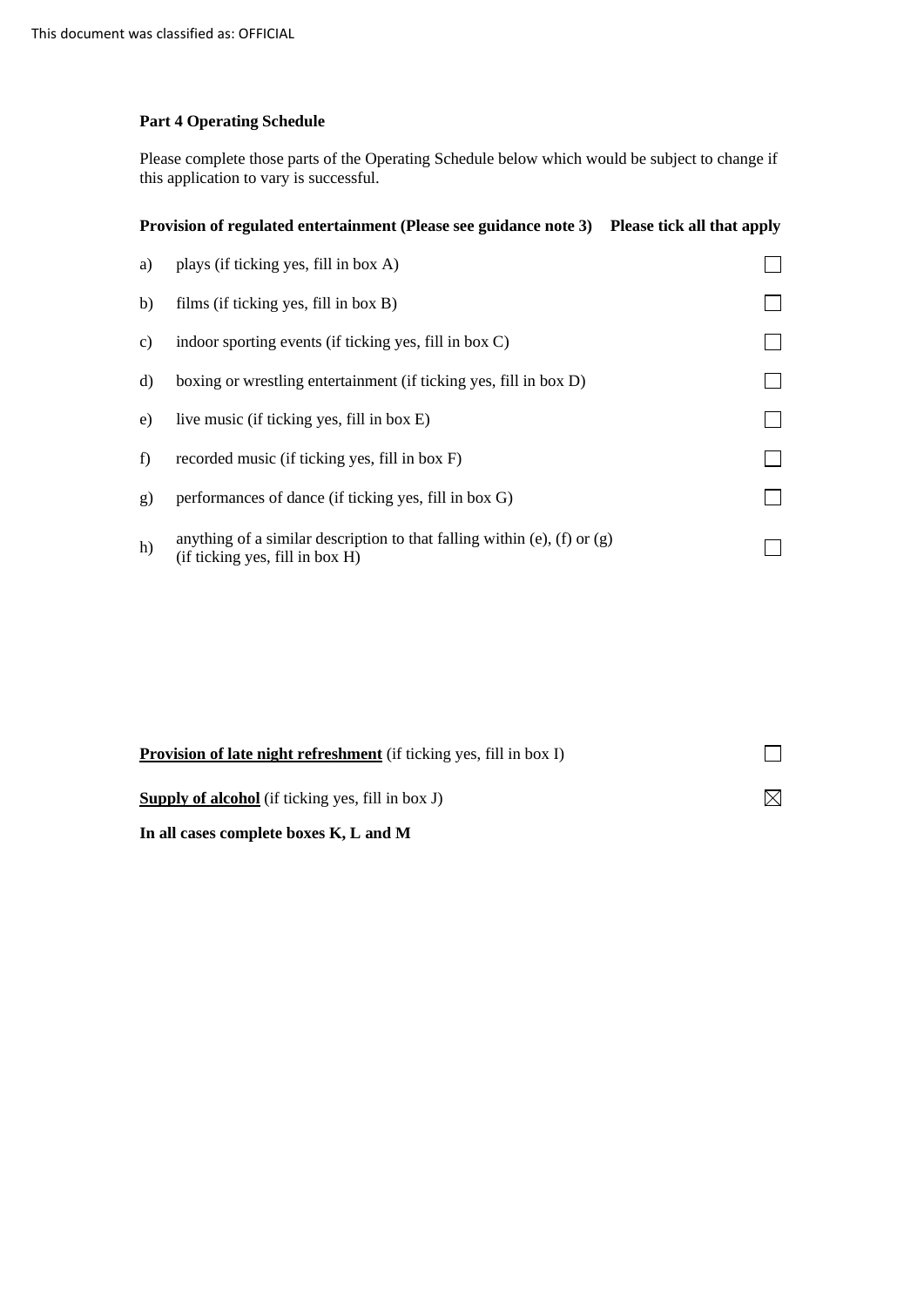| Plays<br>Standard days and<br>timings (please read |                  |        | Will the performance of a play take place indoors<br>or outdoors or both – please tick (please read<br>guidance note 4)                                                                               | <b>Indoors</b>  |  |
|----------------------------------------------------|------------------|--------|-------------------------------------------------------------------------------------------------------------------------------------------------------------------------------------------------------|-----------------|--|
|                                                    | guidance note 8) |        |                                                                                                                                                                                                       | <b>Outdoors</b> |  |
| Day                                                | <b>Start</b>     | Finish |                                                                                                                                                                                                       | <b>Both</b>     |  |
| Mon                                                |                  |        | Please give further details here (please read guidance note 5)                                                                                                                                        |                 |  |
| Tue                                                |                  |        |                                                                                                                                                                                                       |                 |  |
| Wed                                                |                  |        | State any seasonal variations for performing plays (please read<br>guidance note 6)                                                                                                                   |                 |  |
| Thur                                               |                  |        |                                                                                                                                                                                                       |                 |  |
| Fri                                                |                  |        | Non standard timings. Where you intend to use the premises for the<br>performance of plays at different times to those listed in the column<br>on the left, please list (please read guidance note 7) |                 |  |
| Sat                                                |                  |        |                                                                                                                                                                                                       |                 |  |
| Sun                                                |                  |        |                                                                                                                                                                                                       |                 |  |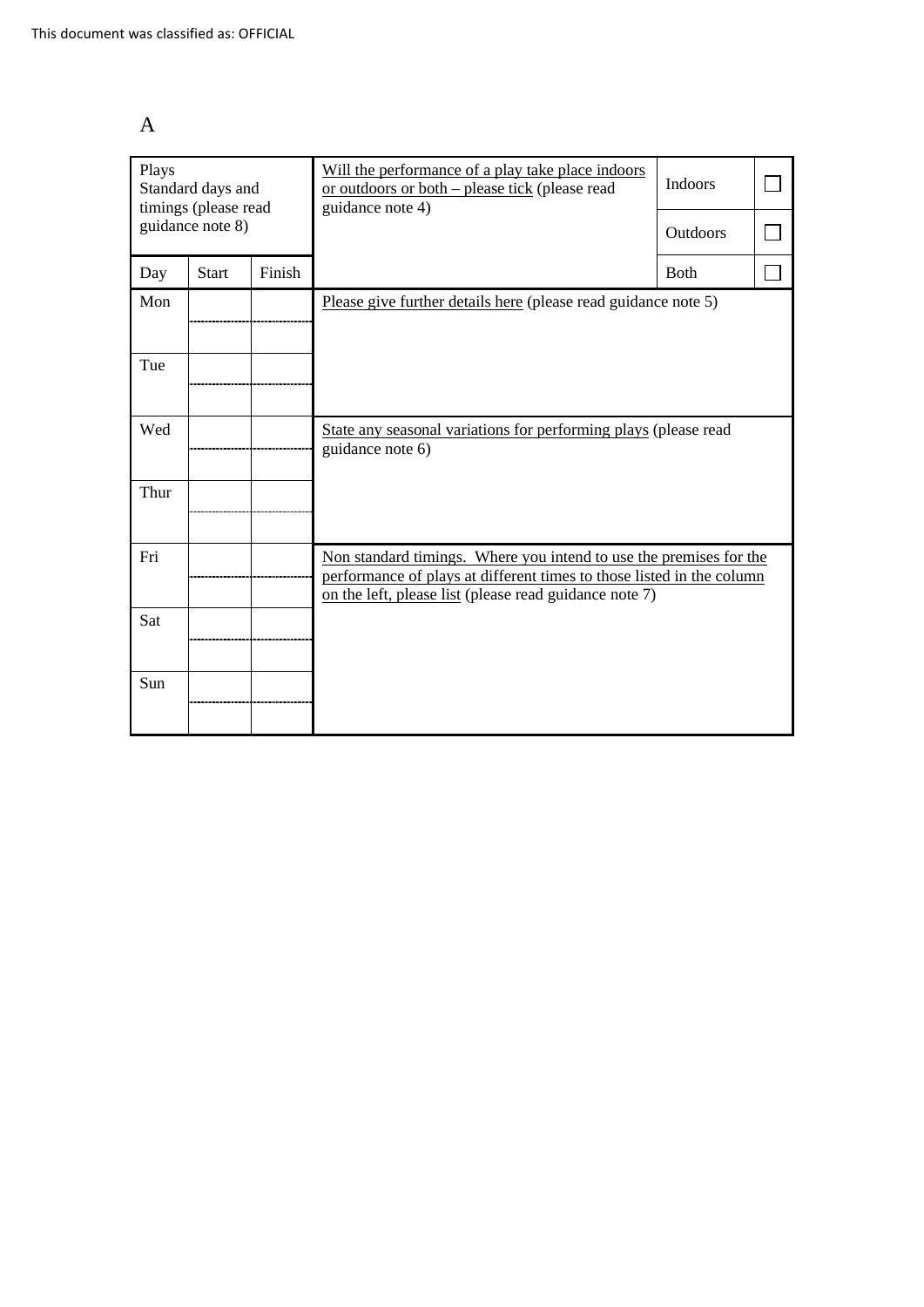| × |               |
|---|---------------|
|   | M.<br>I<br>۰. |
|   | ٧             |

| Films<br>Standard days and<br>timings (please read |                  |        | Will the exhibition of films take place indoors or<br>outdoors or both – please tick (please read<br>guidance note 4)                                                                                | <b>Indoors</b>  |  |
|----------------------------------------------------|------------------|--------|------------------------------------------------------------------------------------------------------------------------------------------------------------------------------------------------------|-----------------|--|
|                                                    | guidance note 8) |        |                                                                                                                                                                                                      | <b>Outdoors</b> |  |
| Day                                                | <b>Start</b>     | Finish |                                                                                                                                                                                                      | <b>B</b> oth    |  |
| Mon                                                |                  |        | Please give further details here (please read guidance note 5)                                                                                                                                       |                 |  |
| Tue                                                |                  |        |                                                                                                                                                                                                      |                 |  |
| Wed                                                |                  |        | State any seasonal variations for the exhibition of films (please read<br>guidance note 6)                                                                                                           |                 |  |
| Thur                                               |                  |        |                                                                                                                                                                                                      |                 |  |
| Fri                                                |                  |        | Non standard timings. Where you intend to use the premises for the<br>exhibition of films at different times to those listed in the column on<br>the left, please list (please read guidance note 7) |                 |  |
| Sat                                                |                  |        |                                                                                                                                                                                                      |                 |  |
| Sun                                                |                  |        |                                                                                                                                                                                                      |                 |  |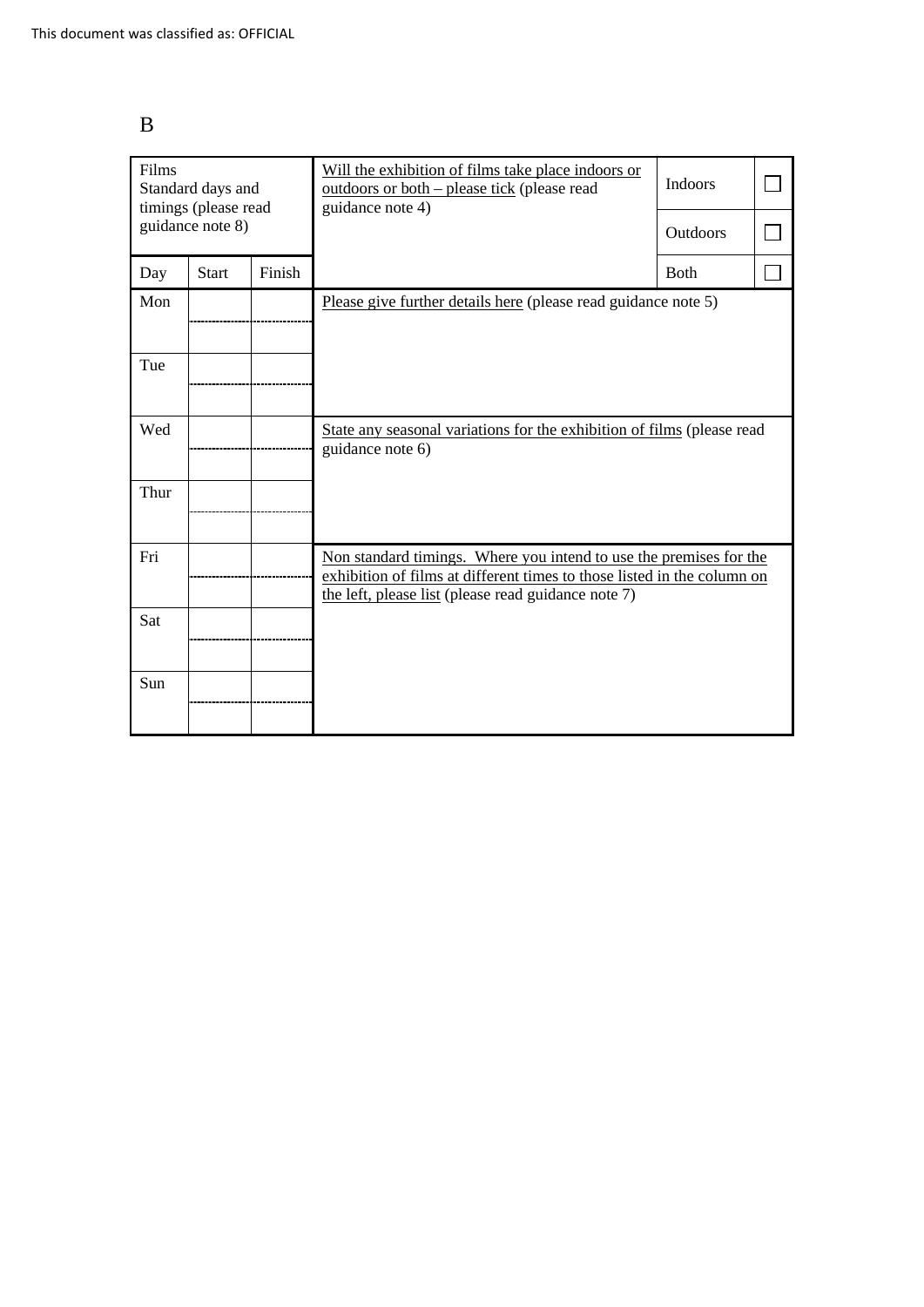|   | ×  |
|---|----|
|   |    |
|   |    |
| × | I  |
|   | ۰. |
|   |    |
|   |    |

| Indoor sporting events<br>Standard days and<br>timings (please read<br>guidance note 8) |              |        | Please give further details (please read guidance note 5)                                                                                                                                           |
|-----------------------------------------------------------------------------------------|--------------|--------|-----------------------------------------------------------------------------------------------------------------------------------------------------------------------------------------------------|
| Day                                                                                     | <b>Start</b> | Finish |                                                                                                                                                                                                     |
| Mon                                                                                     |              |        |                                                                                                                                                                                                     |
| Tue                                                                                     |              |        | State any seasonal variations for indoor sporting events (please read<br>guidance note 6)                                                                                                           |
| Wed                                                                                     |              |        |                                                                                                                                                                                                     |
| Thur                                                                                    |              |        | Non standard timings. Where you intend to use the premises for<br>indoor sporting events at different times to those listed in the column<br>on the left, please list (please read guidance note 7) |
| Fri                                                                                     |              |        |                                                                                                                                                                                                     |
| Sat                                                                                     |              |        |                                                                                                                                                                                                     |
| Sun                                                                                     |              |        |                                                                                                                                                                                                     |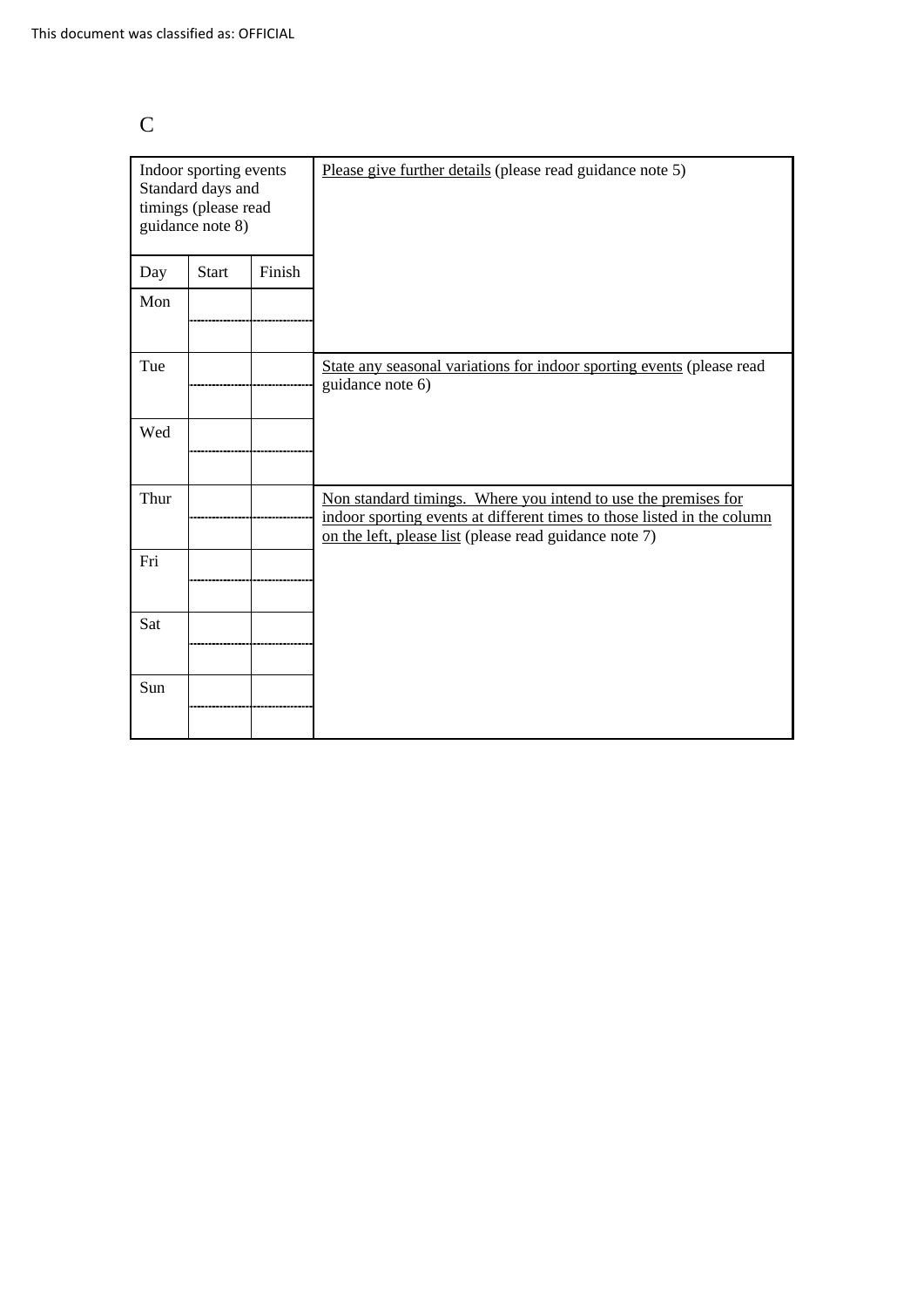## D

| Boxing or wrestling<br>entertainments<br>Standard days and |       |        | Will the boxing or wrestling entertainment take<br>place indoors or outdoors or both – please tick<br>(please read guidance note 4)                                                                            | <b>Indoors</b> |  |
|------------------------------------------------------------|-------|--------|----------------------------------------------------------------------------------------------------------------------------------------------------------------------------------------------------------------|----------------|--|
| timings (please read<br>guidance note 8)                   |       |        |                                                                                                                                                                                                                | Outdoors       |  |
| Day                                                        | Start | Finish |                                                                                                                                                                                                                | <b>B</b> oth   |  |
| Mon                                                        |       |        | Please give further details here (please read guidance note 5)                                                                                                                                                 |                |  |
| Tue                                                        |       |        |                                                                                                                                                                                                                |                |  |
| Wed                                                        |       |        | State any seasonal variations for boxing or wrestling entertainment<br>(please read guidance note 6)                                                                                                           |                |  |
| Thur                                                       |       |        |                                                                                                                                                                                                                |                |  |
| Fri                                                        |       |        | Non standard timings. Where you intend to use the premises for<br>boxing or wrestling entertainment at different times to those listed in<br>the column on the left, please list (please read guidance note 7) |                |  |
| Sat                                                        |       |        |                                                                                                                                                                                                                |                |  |
| Sun                                                        |       |        |                                                                                                                                                                                                                |                |  |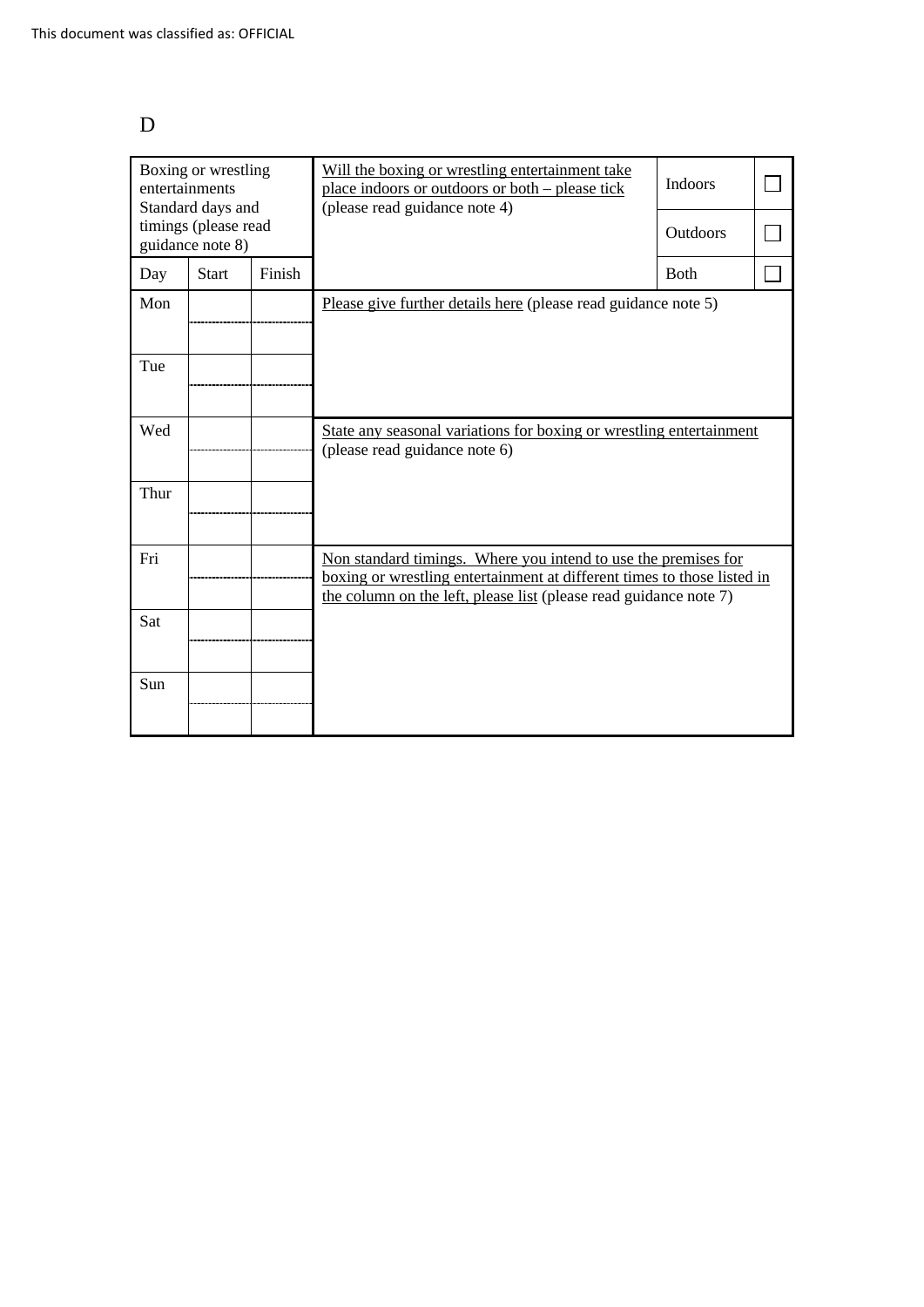## E

| Live music<br>Standard days and<br>timings (please read |              |        | Will the performance of live music take place<br>indoors or outdoors or both – please tick (please<br>read guidance note 4)                                                                                | <b>Indoors</b>  |  |
|---------------------------------------------------------|--------------|--------|------------------------------------------------------------------------------------------------------------------------------------------------------------------------------------------------------------|-----------------|--|
| guidance note 8)                                        |              |        |                                                                                                                                                                                                            | <b>Outdoors</b> |  |
| Day                                                     | <b>Start</b> | Finish |                                                                                                                                                                                                            | <b>Both</b>     |  |
| Mon                                                     |              |        | Please give further details here (please read guidance note 5)                                                                                                                                             |                 |  |
| Tue                                                     |              |        |                                                                                                                                                                                                            |                 |  |
| Wed                                                     |              |        | State any seasonal variations for the performance of live music (please<br>read guidance note 6)                                                                                                           |                 |  |
| Thur                                                    |              |        |                                                                                                                                                                                                            |                 |  |
| Fri                                                     |              |        | Non standard timings. Where you intend to use the premises for the<br>performance of live music at different times to those listed in the<br>column on the left, please list (please read guidance note 7) |                 |  |
| Sat                                                     |              |        |                                                                                                                                                                                                            |                 |  |
| Sun                                                     |              |        |                                                                                                                                                                                                            |                 |  |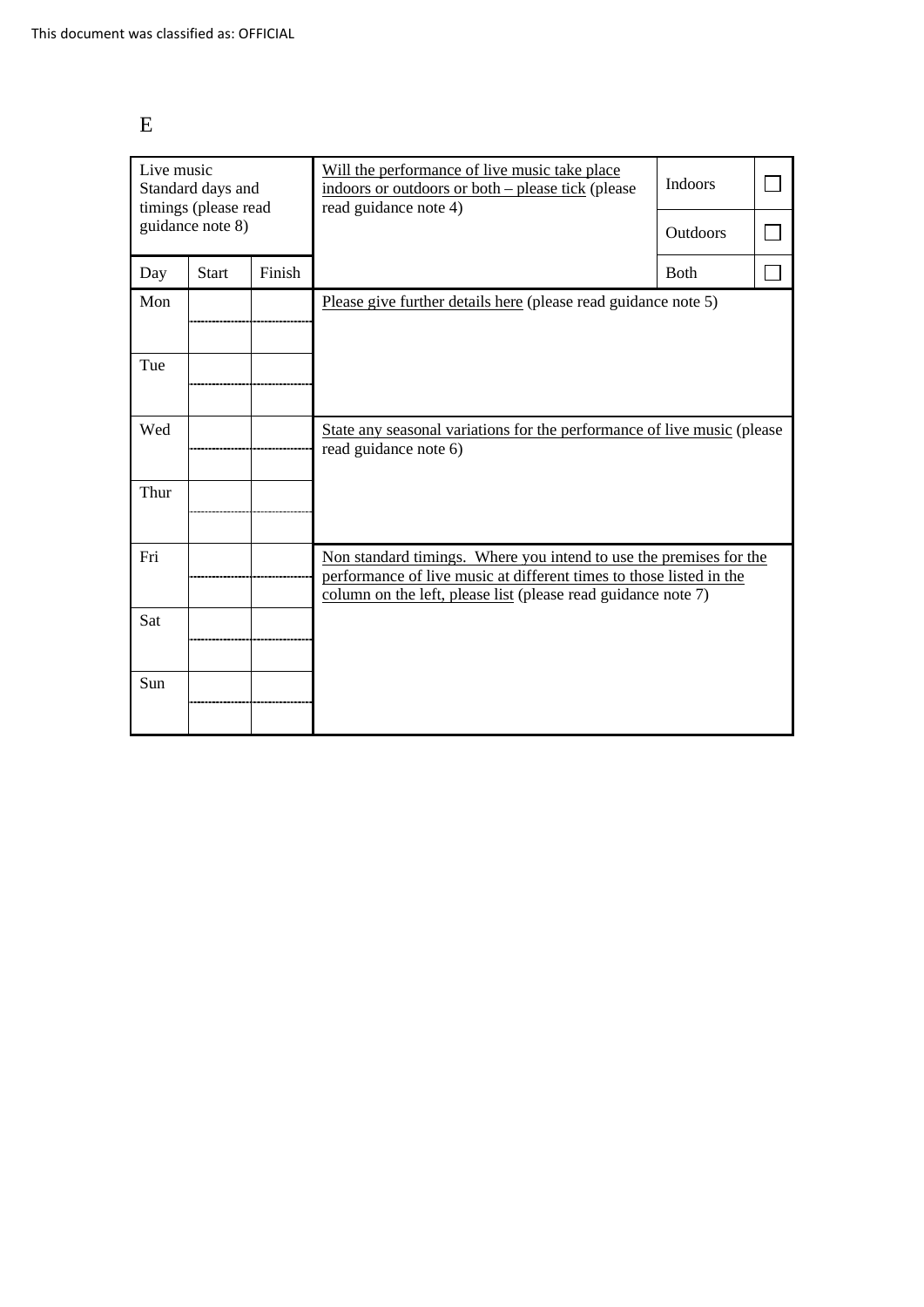# F

| Recorded music<br>Standard days and<br>timings (please read |              |        | Will the playing of recorded music take place<br>indoors or outdoors or both – please tick (please<br>read guidance note 4)                                                                                | <b>Indoors</b>  |  |
|-------------------------------------------------------------|--------------|--------|------------------------------------------------------------------------------------------------------------------------------------------------------------------------------------------------------------|-----------------|--|
| guidance note 8)                                            |              |        |                                                                                                                                                                                                            | <b>Outdoors</b> |  |
| Day                                                         | <b>Start</b> | Finish |                                                                                                                                                                                                            | <b>Both</b>     |  |
| Mon                                                         |              |        | Please give further details here (please read guidance note 5)                                                                                                                                             |                 |  |
|                                                             |              |        |                                                                                                                                                                                                            |                 |  |
| Tue                                                         |              |        |                                                                                                                                                                                                            |                 |  |
|                                                             |              |        |                                                                                                                                                                                                            |                 |  |
| Wed                                                         |              |        | State any seasonal variations for the playing of recorded music (please<br>read guidance note 6)                                                                                                           |                 |  |
| Thur                                                        |              |        |                                                                                                                                                                                                            |                 |  |
|                                                             |              |        |                                                                                                                                                                                                            |                 |  |
| Fri                                                         |              |        | Non standard timings. Where you intend to use the premises for the<br>playing of recorded music at different times to those listed in the<br>column on the left, please list (please read guidance note 7) |                 |  |
| Sat                                                         |              |        |                                                                                                                                                                                                            |                 |  |
|                                                             |              |        |                                                                                                                                                                                                            |                 |  |
| Sun                                                         |              |        |                                                                                                                                                                                                            |                 |  |
|                                                             |              |        |                                                                                                                                                                                                            |                 |  |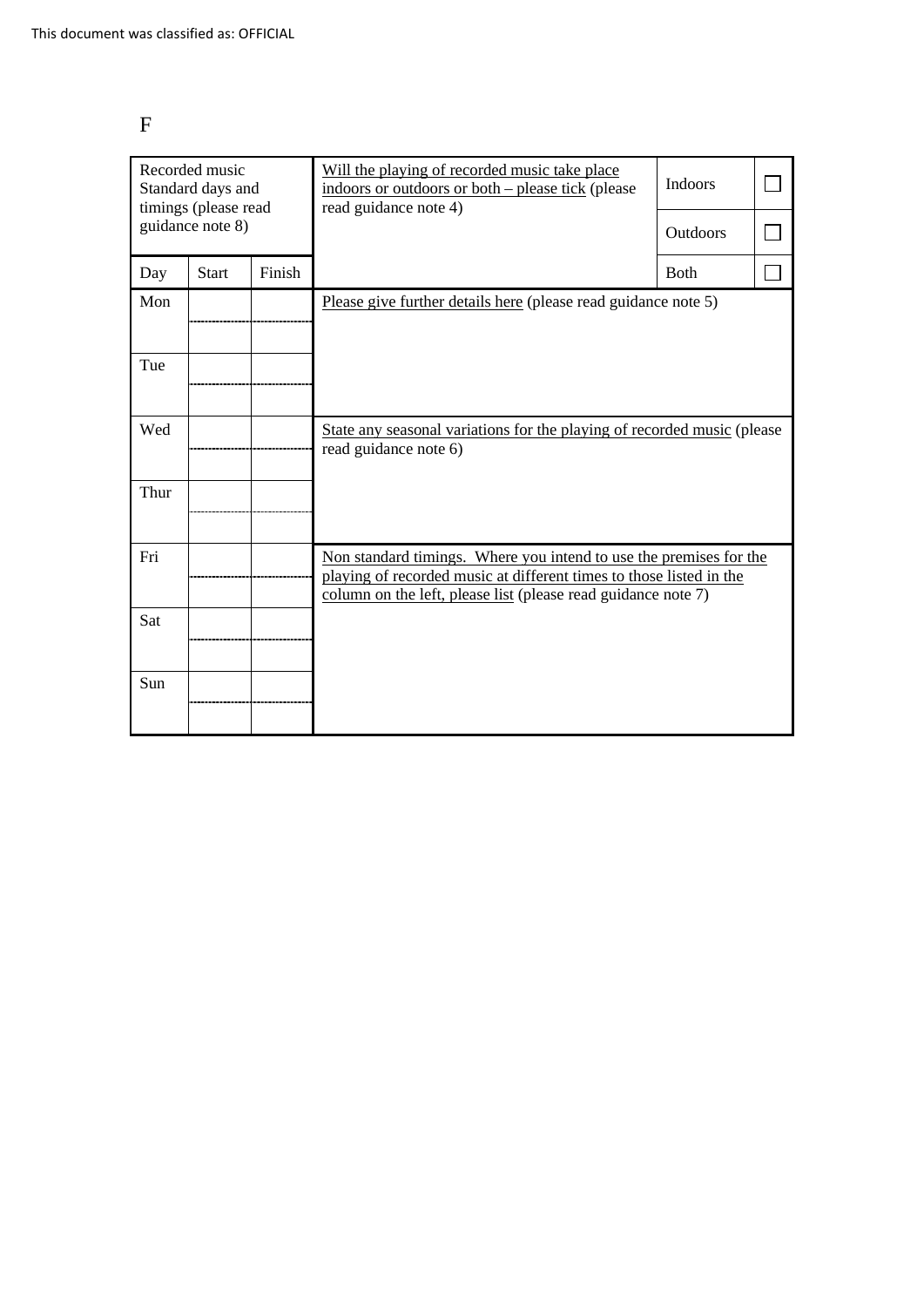## G

| <b>Performances of dance</b><br>Standard days and<br>timings (please read |              |        | Will the performance of dance take place<br>indoors or outdoors or both - please tick<br>(please read guidance note 4)                                                                                | <b>Indoors</b>  |  |
|---------------------------------------------------------------------------|--------------|--------|-------------------------------------------------------------------------------------------------------------------------------------------------------------------------------------------------------|-----------------|--|
| guidance note 8)                                                          |              |        |                                                                                                                                                                                                       | <b>Outdoors</b> |  |
| Day                                                                       | <b>Start</b> | Finish |                                                                                                                                                                                                       | <b>Both</b>     |  |
| Mon                                                                       |              |        | Please give further details here (please read guidance note 5)                                                                                                                                        |                 |  |
| Tue                                                                       |              |        |                                                                                                                                                                                                       |                 |  |
| Wed                                                                       |              |        | <b>State any seasonal variations for the performance of dance</b> (please<br>read guidance note 6)                                                                                                    |                 |  |
| Thur                                                                      |              |        |                                                                                                                                                                                                       |                 |  |
| Fri                                                                       |              |        | Non standard timings. Where you intend to use the premises for<br>the performance of dance at different times to those listed in the<br>column on the left, please list (please read guidance note 7) |                 |  |
| Sat                                                                       |              |        |                                                                                                                                                                                                       |                 |  |
| Sun                                                                       |              |        |                                                                                                                                                                                                       |                 |  |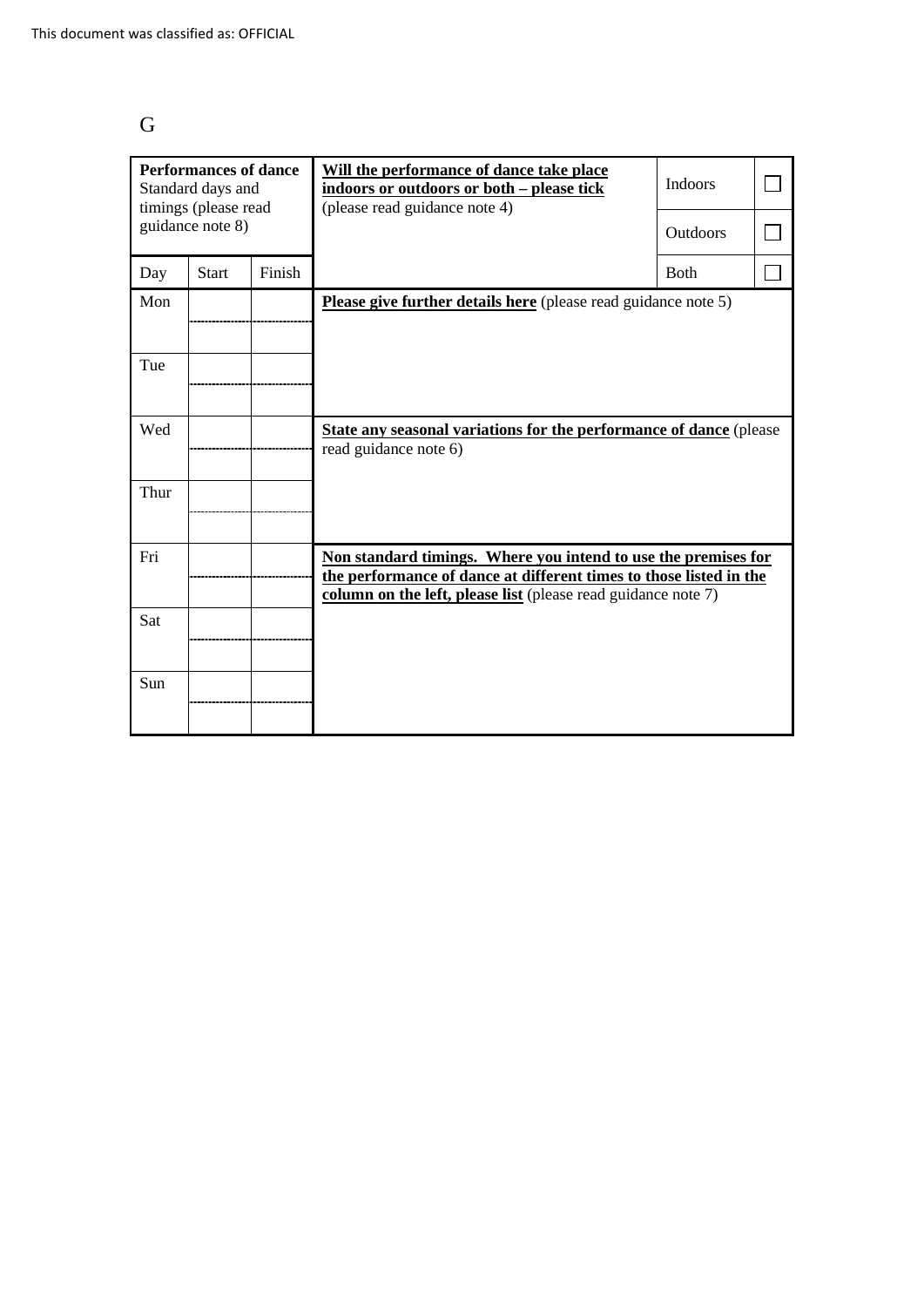## H

| Anything of a similar<br>description to that<br>falling within (e), (f) or<br>(g)<br>Standard days and<br>timings (please read<br>guidance note 8) |              |        | Please give a description of the type of entertainment you will be<br>providing                                                                                                                                                                                          |                |  |
|----------------------------------------------------------------------------------------------------------------------------------------------------|--------------|--------|--------------------------------------------------------------------------------------------------------------------------------------------------------------------------------------------------------------------------------------------------------------------------|----------------|--|
| Day                                                                                                                                                | <b>Start</b> | Finish | Will this entertainment take place indoors or<br>outdoors or both - please tick (please read                                                                                                                                                                             | <b>Indoors</b> |  |
| Mon                                                                                                                                                |              |        | guidance note 4)                                                                                                                                                                                                                                                         | Outdoors       |  |
|                                                                                                                                                    |              |        |                                                                                                                                                                                                                                                                          | Both           |  |
| Tue                                                                                                                                                |              |        | Please give further details here (please read guidance note 5)                                                                                                                                                                                                           |                |  |
| Wed                                                                                                                                                |              |        |                                                                                                                                                                                                                                                                          |                |  |
| Thur                                                                                                                                               |              |        | State any seasonal variations for entertainment of a similar<br>description to that falling within $(e)$ , $(f)$ or $(g)$ (please read<br>guidance note 6)                                                                                                               |                |  |
| Fri                                                                                                                                                |              |        |                                                                                                                                                                                                                                                                          |                |  |
| Sat                                                                                                                                                |              |        | Non standard timings. Where you intend to use the premises for<br>the entertainment of a similar description to that falling within<br>$(e)$ , $(f)$ or $(g)$ at different times to those listed in the column on the<br>left, please list (please read guidance note 7) |                |  |
| Sun                                                                                                                                                |              |        |                                                                                                                                                                                                                                                                          |                |  |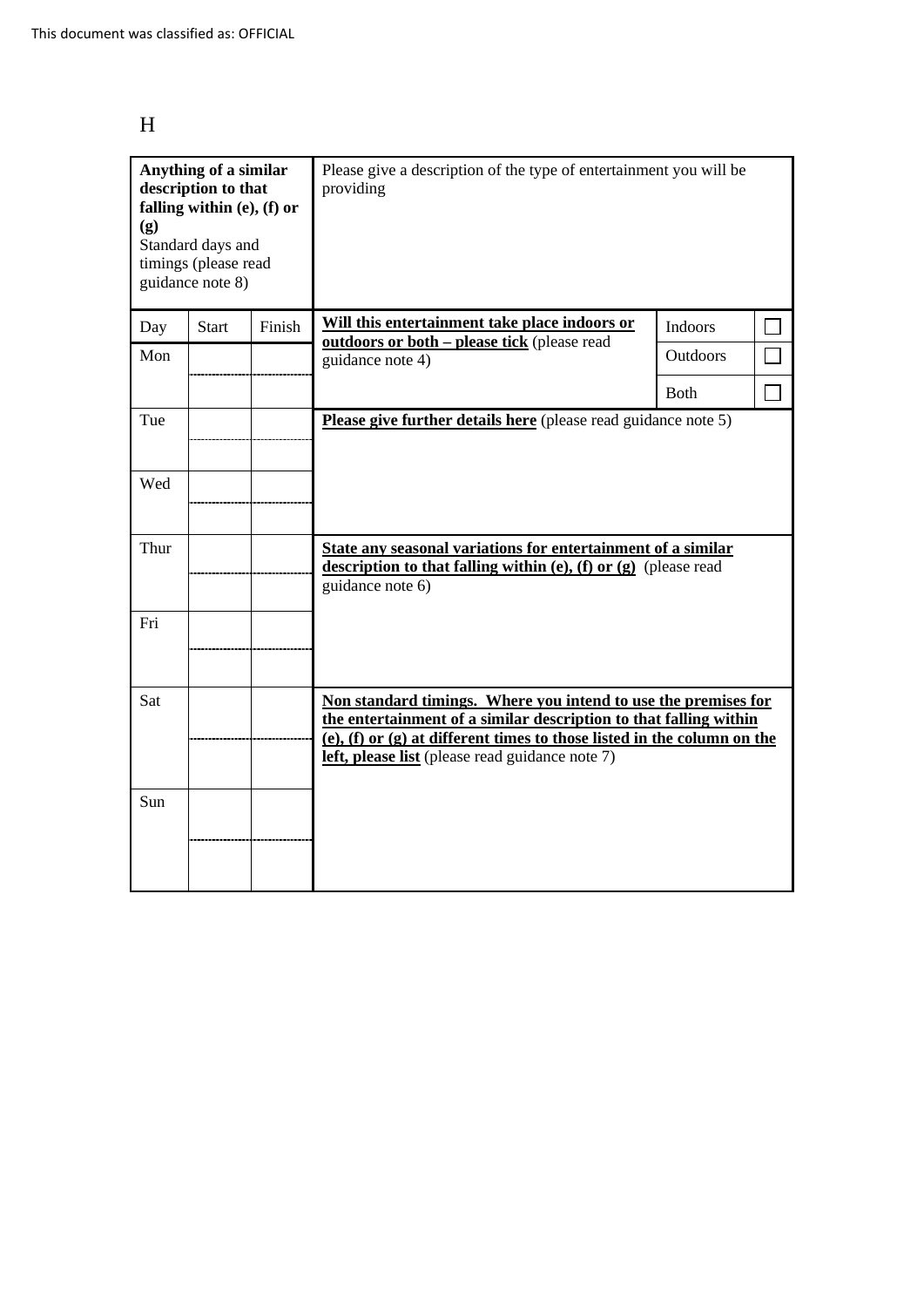# I

| Late night refreshment<br>Standard days and<br>timings (please read<br>guidance note 8) |              |        | Will the provision of late night refreshment<br>take place indoors or outdoors or both -<br>please tick (please read guidance note 4)                                                                         | <b>Indoors</b> |  |
|-----------------------------------------------------------------------------------------|--------------|--------|---------------------------------------------------------------------------------------------------------------------------------------------------------------------------------------------------------------|----------------|--|
|                                                                                         |              |        |                                                                                                                                                                                                               | Outdoors       |  |
| Day                                                                                     | <b>Start</b> | Finish |                                                                                                                                                                                                               | <b>Both</b>    |  |
| Mon                                                                                     |              |        | <b>Please give further details here</b> (please read guidance note 5)                                                                                                                                         |                |  |
| Tue                                                                                     |              |        |                                                                                                                                                                                                               |                |  |
| Wed                                                                                     |              |        | State any seasonal variations for the provision of late night<br><b>refreshment</b> (please read guidance note 6)                                                                                             |                |  |
| Thur                                                                                    |              |        |                                                                                                                                                                                                               |                |  |
| Fri                                                                                     |              |        | Non standard timings. Where you intend to use the premises for<br>the provision of late night refreshment at different times, to those<br>listed in the column on the left, please list (please read guidance |                |  |
| Sat                                                                                     |              |        | note $7)$                                                                                                                                                                                                     |                |  |
| Sun                                                                                     |              |        |                                                                                                                                                                                                               |                |  |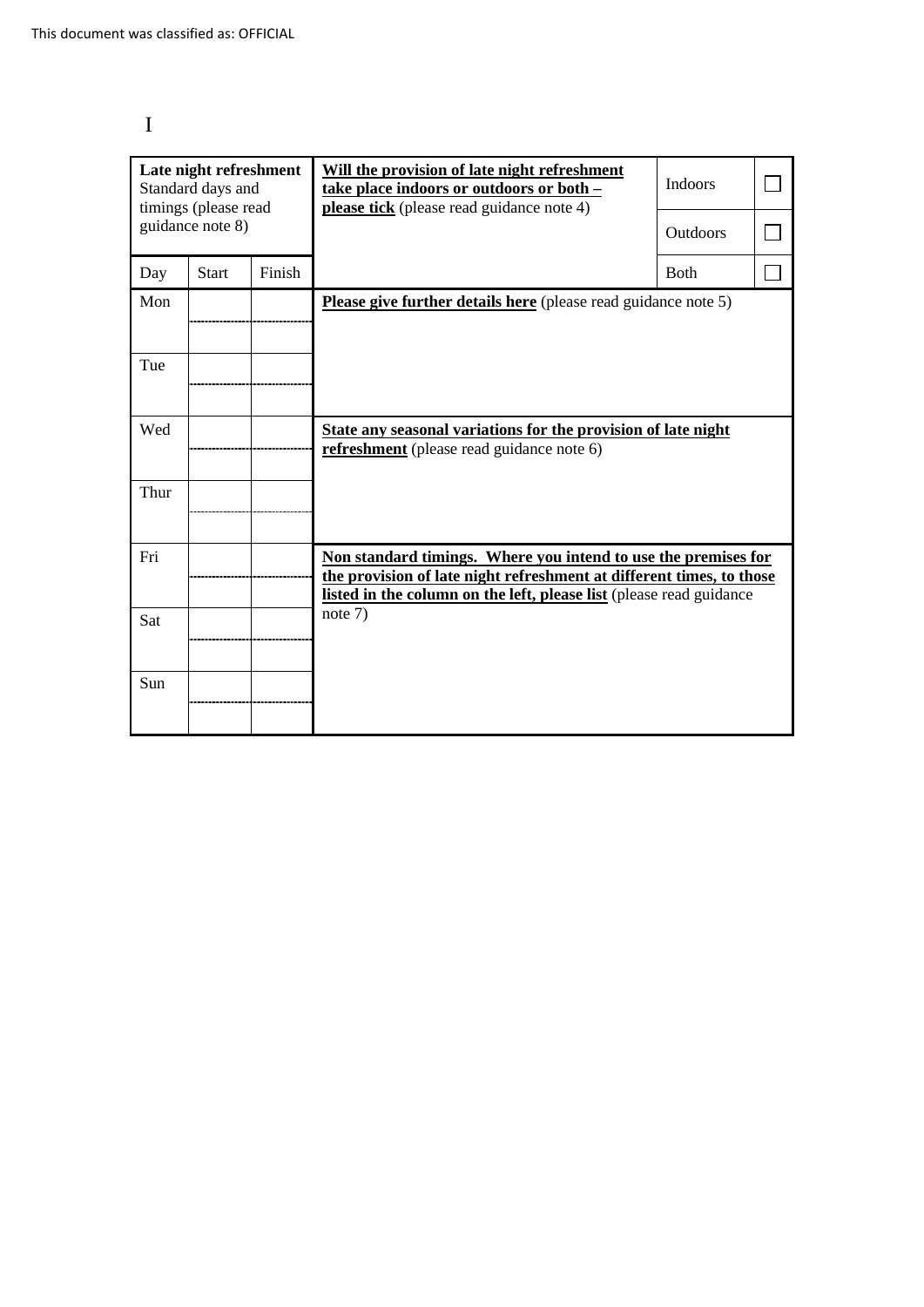| ×<br>۰,                |  |
|------------------------|--|
|                        |  |
| ř<br>۰.<br>×<br>$\sim$ |  |

| <b>Supply of alcohol</b><br>Standard days and<br>timings (please read |              |        | Will the supply of alcohol be for consumption<br>$-$ please tick (please read guidance note 9)                                                                                                     | On the<br>premises  |             |
|-----------------------------------------------------------------------|--------------|--------|----------------------------------------------------------------------------------------------------------------------------------------------------------------------------------------------------|---------------------|-------------|
| guidance note 8)                                                      |              |        |                                                                                                                                                                                                    | Off the<br>premises |             |
| Day                                                                   | <b>Start</b> | Finish |                                                                                                                                                                                                    | <b>Both</b>         | $\boxtimes$ |
| Mon                                                                   | 08:00        | 00:00  | <b>State any seasonal variations for the supply of alcohol</b> (please read<br>guidance note 6)<br>As per premises licence granted                                                                 |                     |             |
| Tue                                                                   | 08:00        | 00:00  |                                                                                                                                                                                                    |                     |             |
| Wed                                                                   | 08:00        | 00:00  |                                                                                                                                                                                                    |                     |             |
| Thur                                                                  | 08:00        | 00:00  | Non-standard timings. Where you intend to use the premises for<br>the supply of alcohol at different times to those listed in the<br>column on the left, please list (please read guidance note 7) |                     |             |
| Fri                                                                   | 08:00        | 00:00  | As per premises licence granted                                                                                                                                                                    |                     |             |
| Sat                                                                   | 08:00        | 00:00  |                                                                                                                                                                                                    |                     |             |
| Sun                                                                   | 08:00        | 00:00  |                                                                                                                                                                                                    |                     |             |

### K

**Please highlight any adult entertainment or services, activities, other entertainment or matters ancillary to the use of the premises that may give rise to concern in respect of**  children (please read guidance note 10).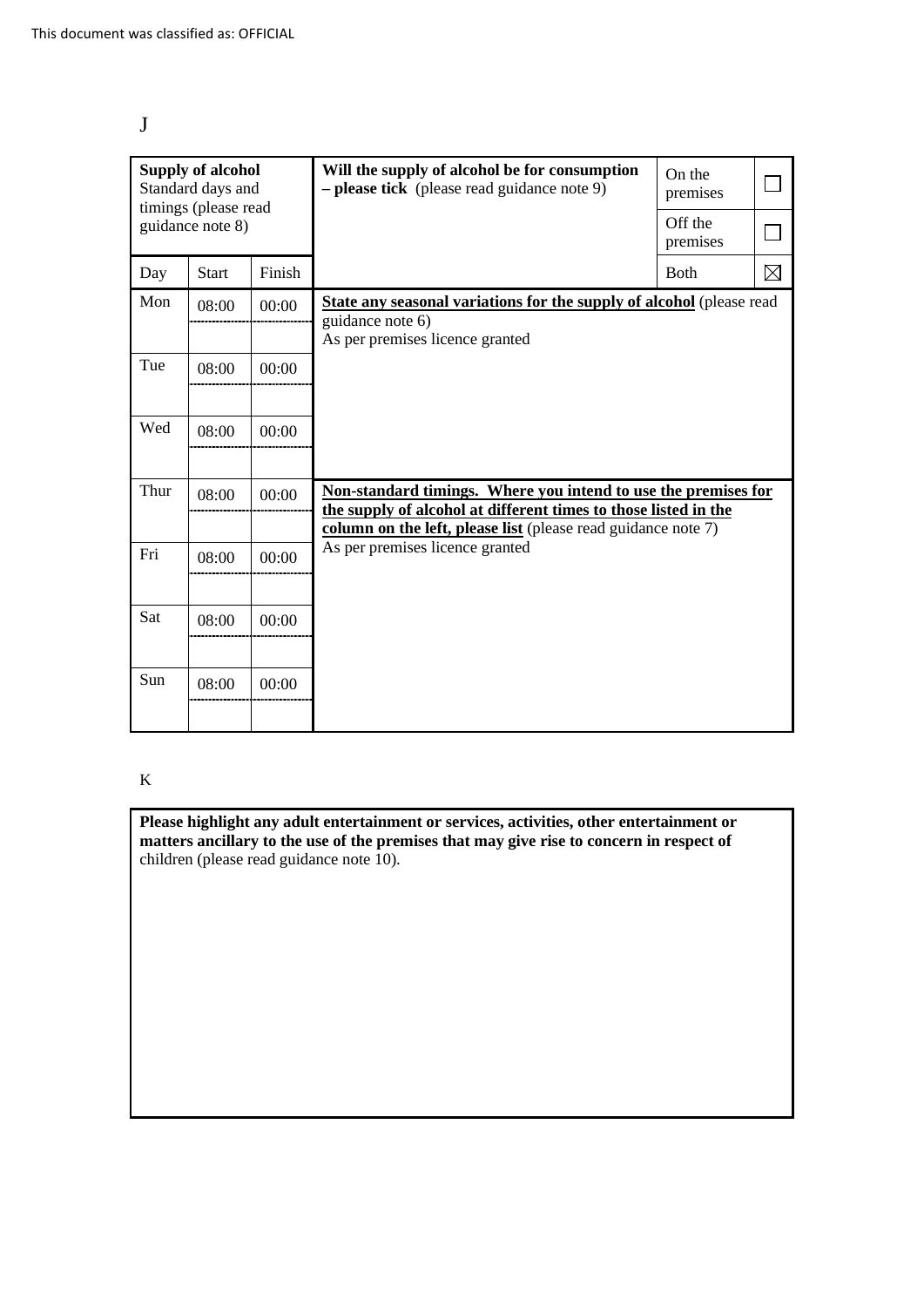L

| <b>Hours premises are</b><br>open to the public<br>Standard days and<br>timings (please read<br>guidance note 8) |       |        | State any seasonal variations (please read guidance note 6)<br>As per premises licence granted                                                                |
|------------------------------------------------------------------------------------------------------------------|-------|--------|---------------------------------------------------------------------------------------------------------------------------------------------------------------|
| Day                                                                                                              | Start | Finish |                                                                                                                                                               |
| Mon                                                                                                              |       |        |                                                                                                                                                               |
| Tue                                                                                                              |       |        |                                                                                                                                                               |
| Wed                                                                                                              |       |        |                                                                                                                                                               |
|                                                                                                                  |       |        | Non standard timings. Where you intend the premises to be open                                                                                                |
| Thur                                                                                                             |       |        | to the public at different times from those listed in the column on<br>the left, please list (please read guidance note 7)<br>As per premises licence granted |
| Fri                                                                                                              |       |        |                                                                                                                                                               |
| Sat                                                                                                              |       |        |                                                                                                                                                               |
| Sun                                                                                                              |       |        |                                                                                                                                                               |

Please identify those conditions currently imposed on the licence which you believe could be removed as a consequence of the proposed variation you are seeking.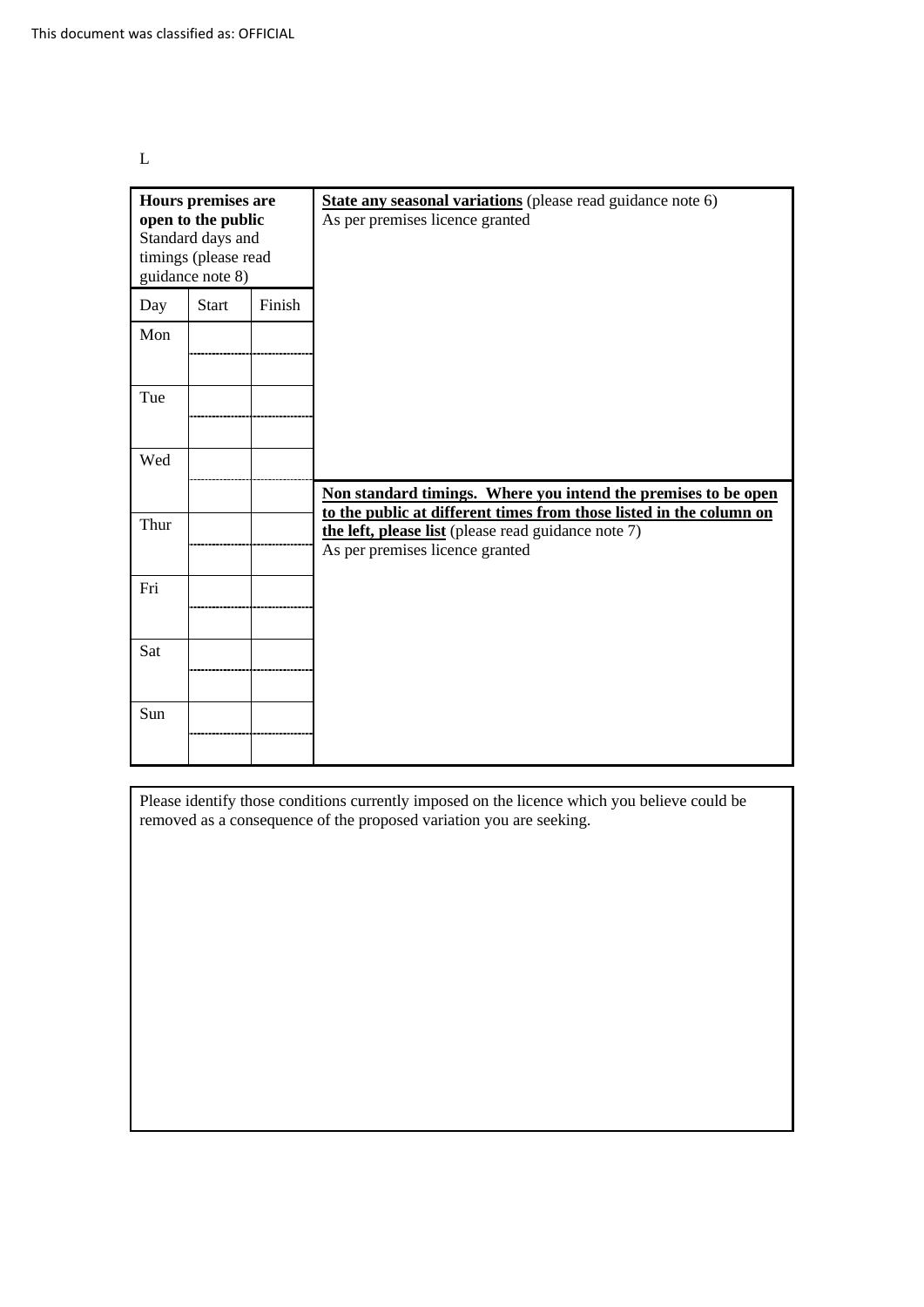|                                                           | Please tick as appropriate |
|-----------------------------------------------------------|----------------------------|
| • I have enclosed the premises licence                    |                            |
| I have enclosed the relevant part of the premises licence |                            |

 If you have not ticked one of these boxes, please fill in reasons for not including the licence or part of it below

Reasons why I have not enclosed the premises licence or relevant part of premises licence.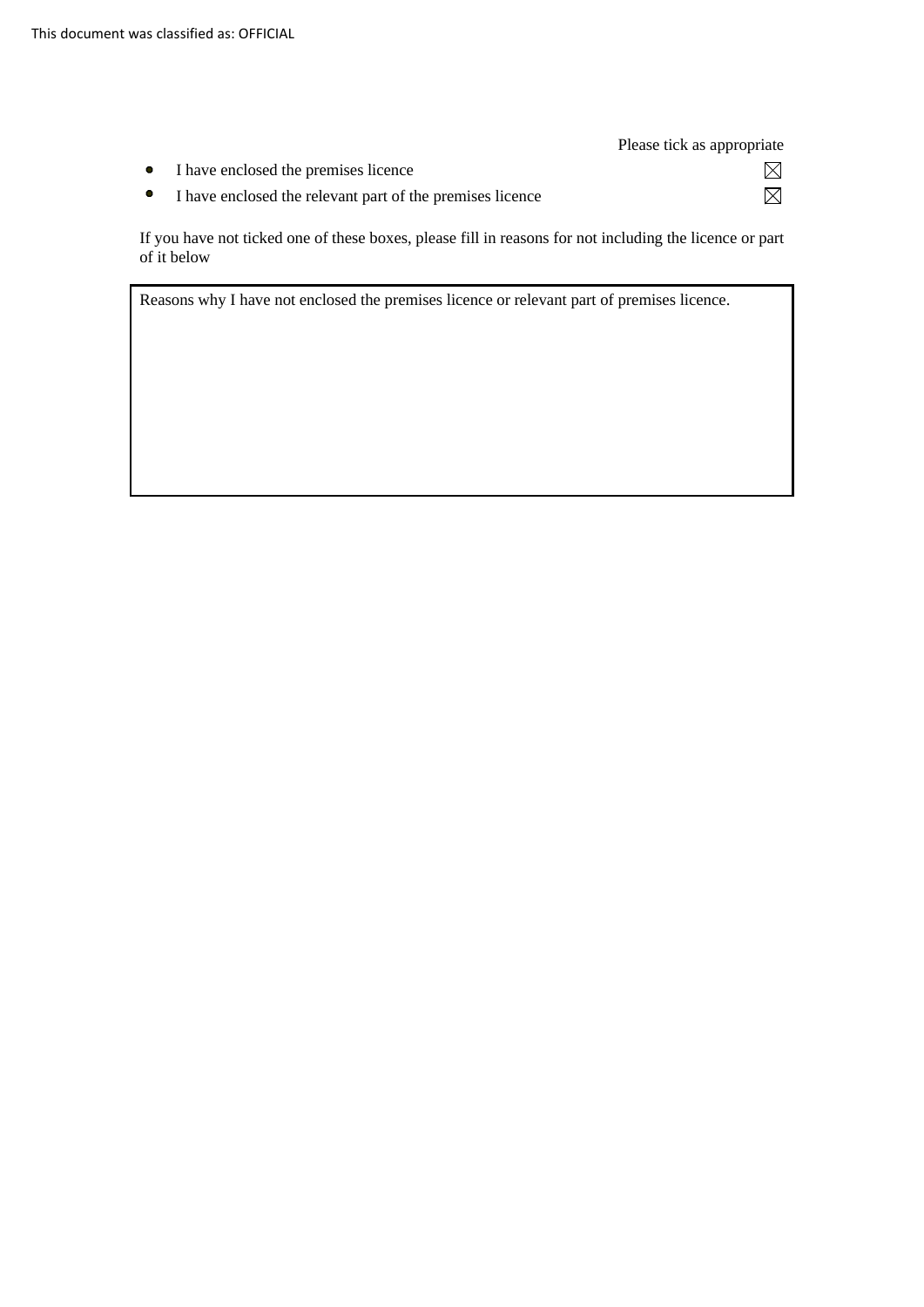**M** Describe any additional steps you intend to take to promote the four licensing objectives as a result of the proposed variation:

### **a) General – all four licensing objectives (b, c, d and e) (please read guidance note 11)**

As per premises licence granted

## **b) The prevention of crime and disorder**

As per premises licence granted

## **c) Public safety**

As per premises licence granted

## **d) The prevention of public nuisance**

As per premises licence granted

## **e) The protection of children from harm**

As per premises licence granted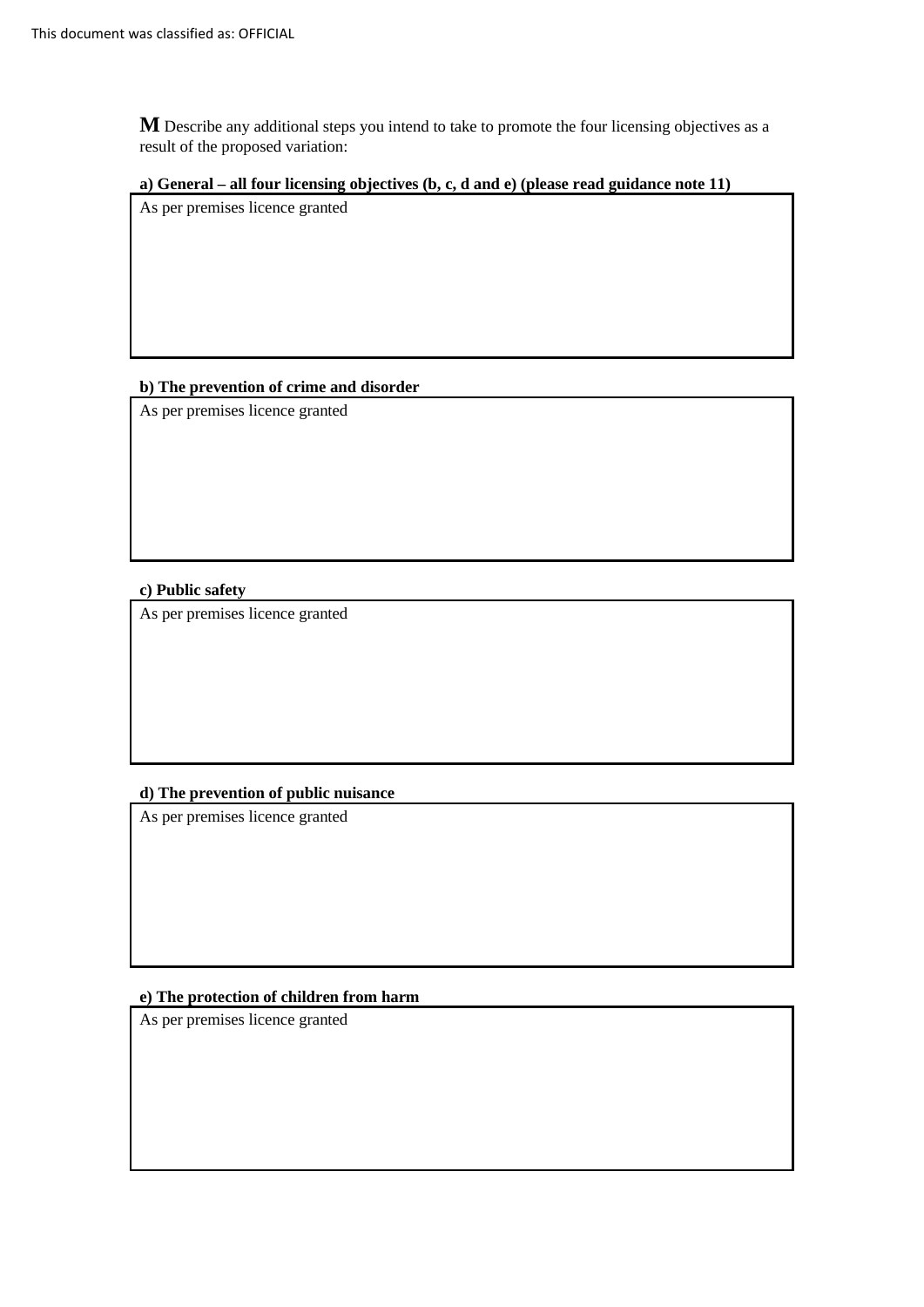#### Checklist:

| Please tick to indicate agreement                                                                                                       |  |
|-----------------------------------------------------------------------------------------------------------------------------------------|--|
| I have made or enclosed payment of the fee; or<br>I have not made or enclosed payment of the fee because this application has been made |  |
| in relation to the introduction of the late night levy.                                                                                 |  |
| I have sent copies of this application and the plan to responsible authorities and others<br>where applicable.                          |  |
| I understand that I must now advertise my application.                                                                                  |  |
| I have enclosed the premises licence or relevant part of it or explanation.                                                             |  |
| I understand that if I do not comply with the above requirements my application will<br>be rejected.                                    |  |

#### **IT IS AN OFFENCE, UNDER SECTION 158 OF THE LICENSING ACT 2003, TO MAKE A FALSE STATEMENT IN OR IN CONNECTION WITH THIS APPLICATION. THOSE WHO MAKE A FALSE STATEMENT MAY BE LIABLE ON SUMMARY CONVICTION TO A FINE OF ANY AMOUNT.**

**Part 5 – Signatures** (please read guidance note 12)

 **Signature of applicant (the current premises licence holder) or applicant's solicitor or other duly authorised agent** (please read guidance note 13)**. If signing on behalf of the applicant, please state in what capacity.** 

| Signature |                          |
|-----------|--------------------------|
| Date      | 10/05/2022               |
| Capacity  | <b>Licensing Manager</b> |

 **Where the premises licence is jointly held, signature of 2nd applicant (the current premises licence holder) or 2nd applicant's solicitor or other authorised agent** (please read guidance  note 14)**. If signing on behalf of the applicant, please state in what capacity.** 

| Signature |  |
|-----------|--|
| Date      |  |
| Capacity  |  |

| Contact name (where not previously given) and address for correspondence associated with<br>this application (please read guidance note 15) |                        |           |                 |  |
|---------------------------------------------------------------------------------------------------------------------------------------------|------------------------|-----------|-----------------|--|
| Hannah Loynds                                                                                                                               |                        |           |                 |  |
| Greene King                                                                                                                                 |                        |           |                 |  |
| <b>Westgate Brewery</b>                                                                                                                     |                        |           |                 |  |
|                                                                                                                                             |                        |           |                 |  |
|                                                                                                                                             |                        |           |                 |  |
|                                                                                                                                             |                        |           |                 |  |
|                                                                                                                                             |                        |           |                 |  |
| Post town                                                                                                                                   | <b>Bury St Edmunds</b> | Post code | <b>IP33 1QT</b> |  |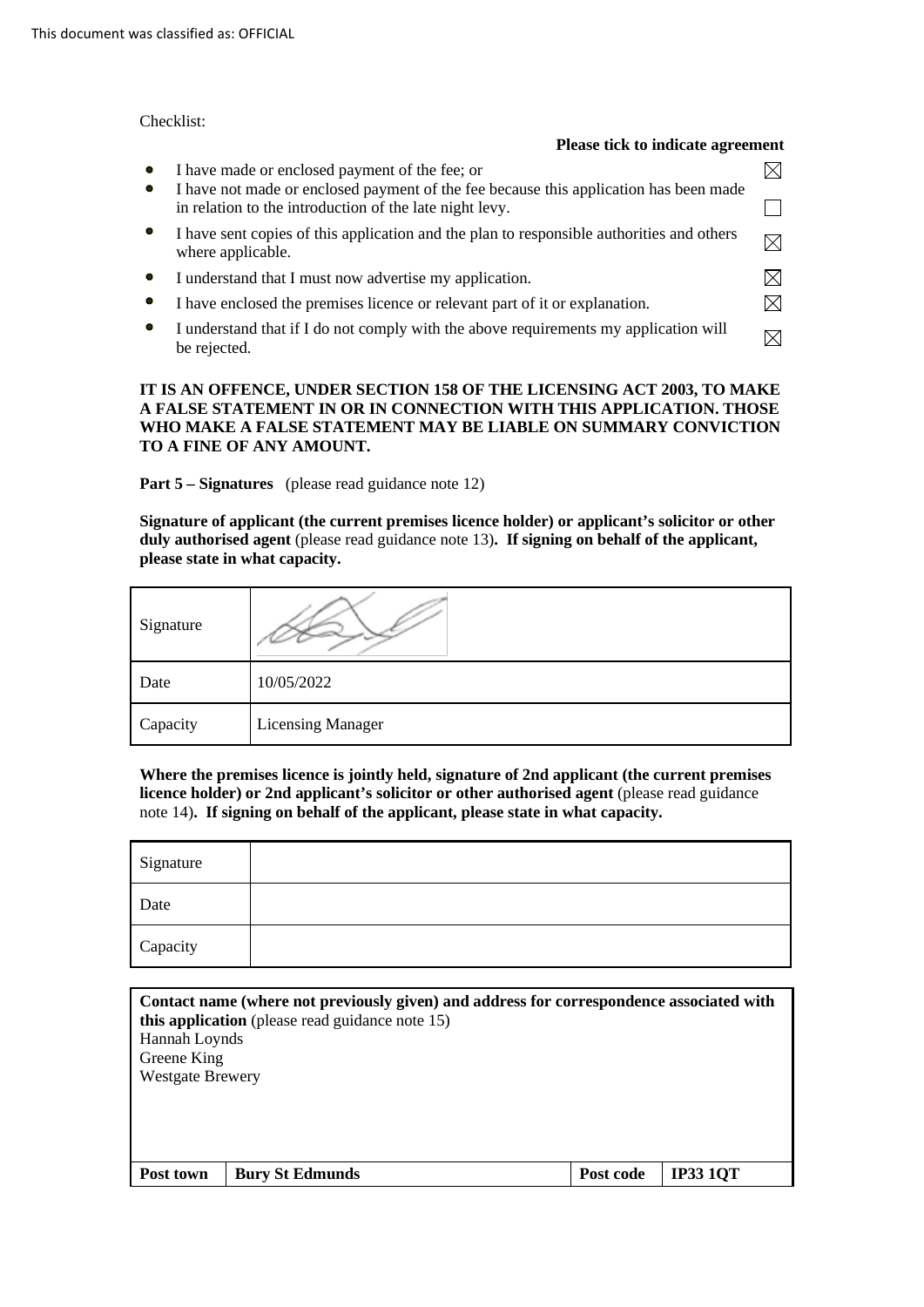| Telephone number (if any)                                                                                             | 07974 132921arh |  |  |
|-----------------------------------------------------------------------------------------------------------------------|-----------------|--|--|
| If you would prefer us to correspond with you by e-mail, your e-mail address (optional)<br>licensing@greeneking.co.uk |                 |  |  |

#### **Notes for Guidance**

 **This application cannot be used to vary the licence so as to extend the period for which the licence has effect or to vary substantially the premises to which it relates. If you wish to make that type of change to the premises licence, you should make a new premises licence application under section 17 of the Licensing Act 2003.** 

- 1. You do not have to pay a fee if the only purpose of the variation for which you are applying is to avoid becoming liable for the late night levy
- consumption of these off-supplies of alcohol, you must include a description of where the 2. Describe the premises. For example, the type of premises, its general situation and layout and any other information which could be relevant to the licensing objectives. Where your application includes off-supplies of alcohol and you intend to provide a place of place will be and its proximity to the premises.
- 3. In terms of specific regulated entertainments please note that:
	- Plays: no licence is required for performances between 08.00 and 23.00 on any day, provided that the audience does not exceed 500.
	- Films: no licence is required for 'not-for-profit' film exhibition held in community premises between 08.00 and 23.00 on any day provided that the audience does not exceed 500 and the organiser (a) gets consent to the screening from a person who is responsible for the premises; and (b) ensures that each such screening abides by age classification ratings.
	- and 23.00 on any day, provided that the audience does not exceed 1000. • Indoor sporting events: no licence is required for performances between 08.00
	- Combined fighting sports defined as a contest, exhibition or display which combines boxing or wrestling with one or more martial arts – are licensable as a • Boxing or Wrestling Entertainment: no licence is required for a contest, exhibition or display of Greco-Roman wrestling, or freestyle wrestling between 08.00 and 23.00 on any day, provided that the audience does not exceed 1000. boxing or wrestling entertainment rather than an indoor sporting event.
	- Live music: no licence permission is required for:
		- o a performance of unamplified live music between 08.00 and 23.00 on any day, on any premises.
		- o a performance of amplified live music between 08.00 and 23.00 on any day on premises authorised to sell alcohol for consumption on those premises, provided that the audience does not exceed 500.
		- o a performance of amplified live music between 08.00 and 23.00 on any day, in a workplace that is not licensed to sell alcohol on those premises, provided that the audience does not exceed 500.
		- o a performance of amplified live music between 08.00 and 23.00 on any day, in a church hall, village hall, community hall, or other similar community premises, that is not licensed by a premises licence to sell alcohol, provided that (a) the audience does not exceed 500, and (b) the organiser gets consent for the performance from a person who is responsible for the premises.
		- o a performance of amplified live music between 08.00 and 23.00 on any day, at the non-residential premises of (i) a local authority, or (ii) a school, or (iii) a hospital, provided that (a) the audience does not exceed 500, and (b) the organiser gets consent for the performance on the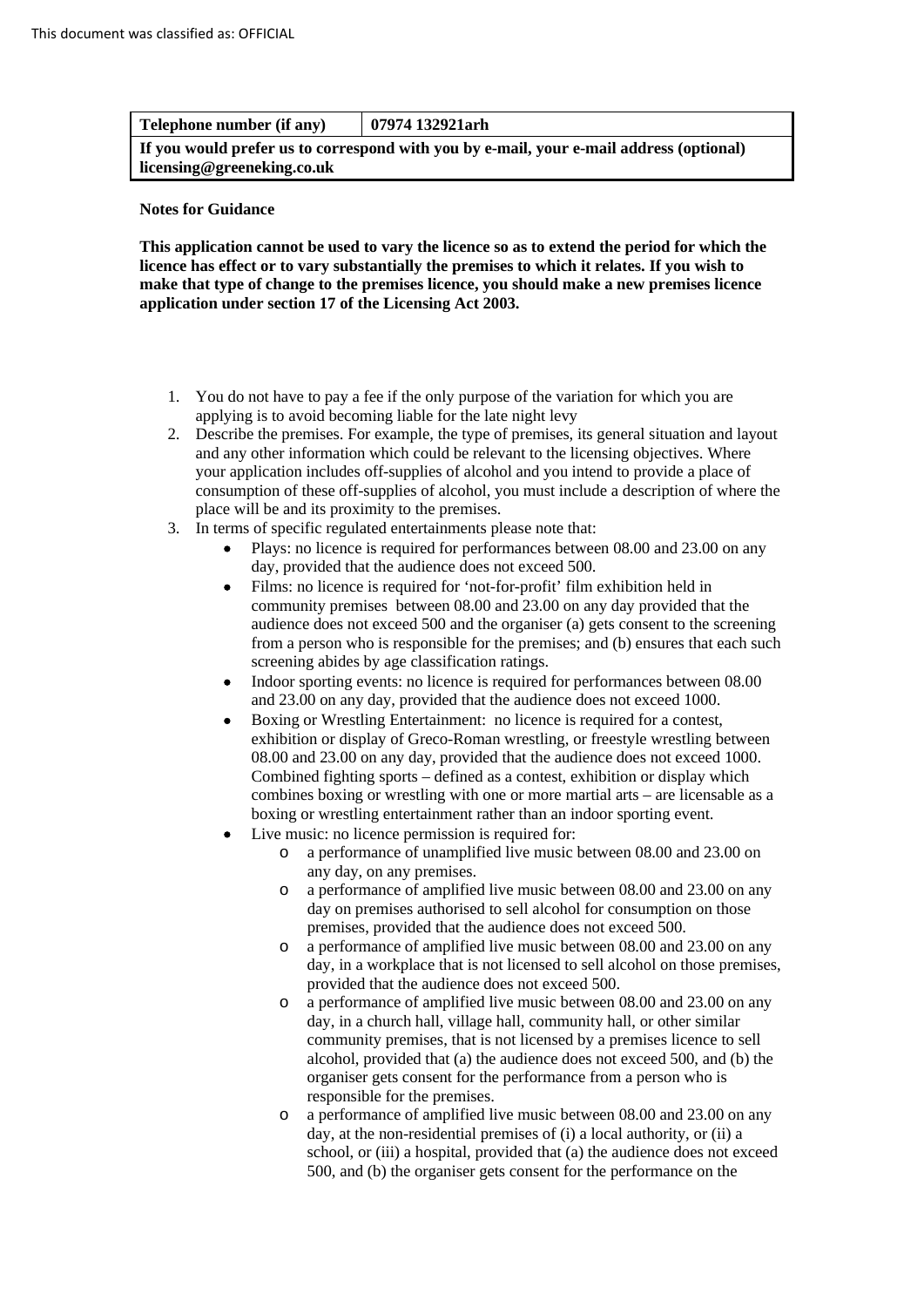relevant premises from: (i) the local authority concerned, or (ii) the school or (iii) the health care provider for the hospital.

- Recorded Music: no licence permission is required for:
	- o any playing of recorded music between 08.00 and 23.00 on any day on premises authorised to sell alcohol for consumption on those premises, provided that the audience does not exceed 500.
	- o any playing of recorded music between 08.00 and 23.00 on any day, in a church hall, village hall, community hall, or other similar community premises, that is not licensed by a premises licence to sell alcohol, provided that (a) the audience does not exceed 500, and (b) the organiser gets consent for the performance from a person who is responsible for the premises.
	- the non-residential premises of (i) a local authority, or (ii) a school, or premises from: (i) the local authority concerned, or (ii) the school proprietor or (iii) the health care provider for the hospital. o any playing of recorded music between 08.00 and 23.00 on any day, at (iii) a hospital, provided that (a) the audience does not exceed 500, and (b) the organiser gets consent for the performance on the relevant
- Dance: no licence is required for performances between 08.00 and 23.00 on any day, provided that the audience does not exceed 500. However, a performance which amounts to adult entertainment remains licensable.
- any day, with no limit on audience size for: • Cross activity exemptions: no licence is required between 08.00 and 23.00 on
	- o any entertainment taking place on the premises of the local authority where the entertainment is provided by or on behalf of the local authority;
	- health care provider; o any entertainment taking place on the hospital premises of the health care provider where the entertainment is provided by or on behalf of the
	- entertainment is provided by or on behalf of the school proprietor; and o any entertainment taking place on the premises of the school where the
	- o any entertainment (excluding films and a boxing or wrestling entertainment) taking place at a travelling circus, provided that (a) it takes place within a moveable structure that accommodates the audience, and (b) that the travelling circus has not been located on the same site for more than 28 consecutive days.
- 4. Where taking place in a building or other structure please tick as appropriate (indoors may include a tent).
- 5. For example state type of activity to be authorised, if not already stated, and give relevant further details, for example (but not exclusively) whether or not music will be amplified or unamplified.
- 6. For example (but not exclusively), where the activity will occur on additional days during the summer months.
- 7. For example (but not exclusively), where you wish the activity to go on longer on a particular day e.g. Christmas Eve.
- 8. Please give timings in 24 hour clock (e.g. 16.00) and only give details for the days of the week when you intend the premises to be used for the activity.
- 9. If you wish people to be able to consume alcohol on the premises, please tick 'on the premises'. If you wish people to be able to purchase alcohol to consume away from the premises, please tick 'off the premises'. If you wish people to be able to do both, please tick 'both'.
- 10. Please give information about anything intended to occur at the premises or ancillary to the use of the premises which may give rise to concern in respect of children regardless of whether you intend children to have access to the premises, for example (but not